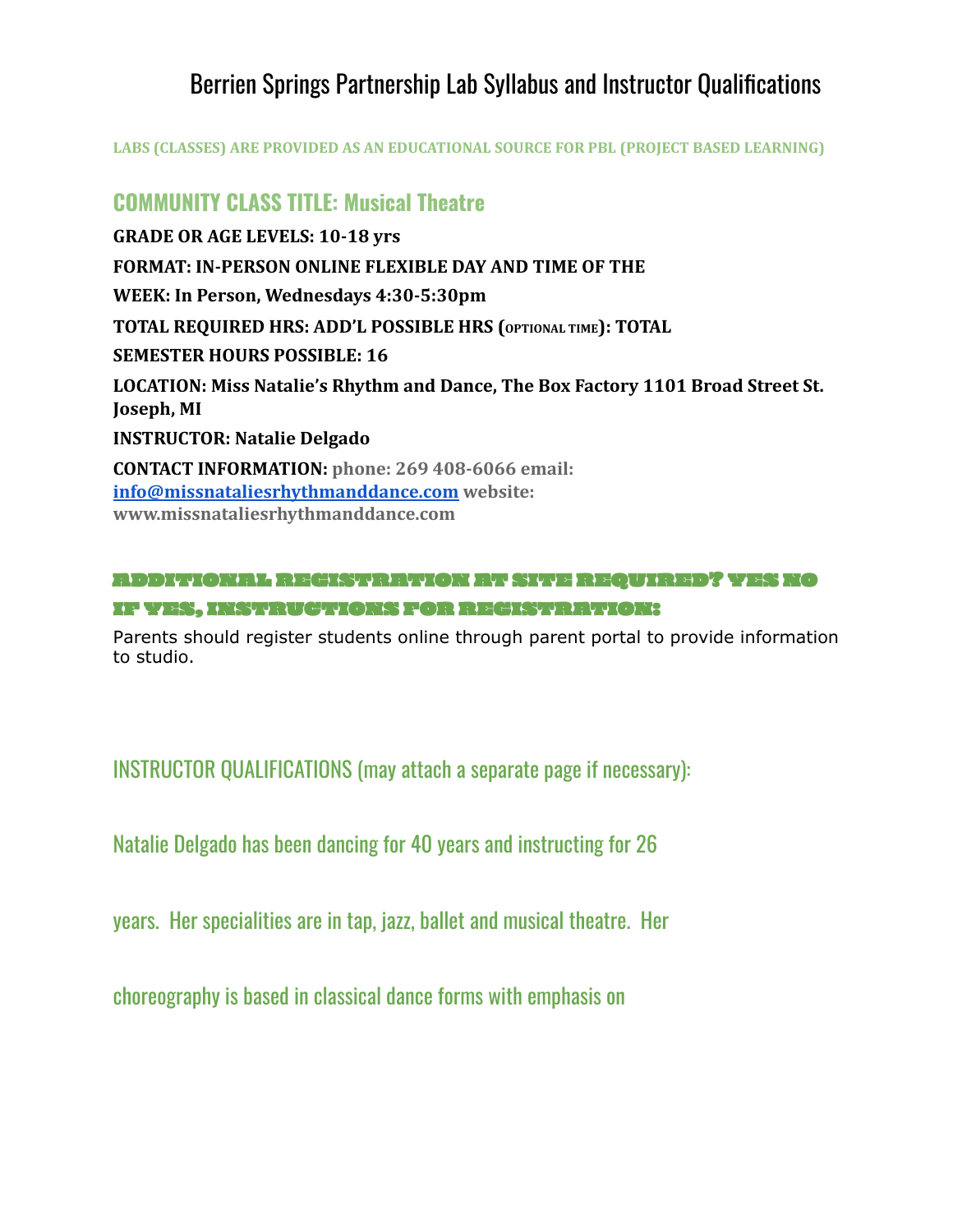modesty and age appropriate movements.

COURSE DESCRIPTION (OVERVIEW): Musical Theatre: Students will explore many different musicals through combinations and choreography. Emphasis will be equal on technique and stage presence with special directions on acting the part through dance. This class is a favorite and fills up fast! Class will perform in the year end recital in June. Attire: Black leotard, black pants or shorts, black ballet or jazz shoes. Hair secured away from face. Wednesdays 5-6pm (Ages 10-18)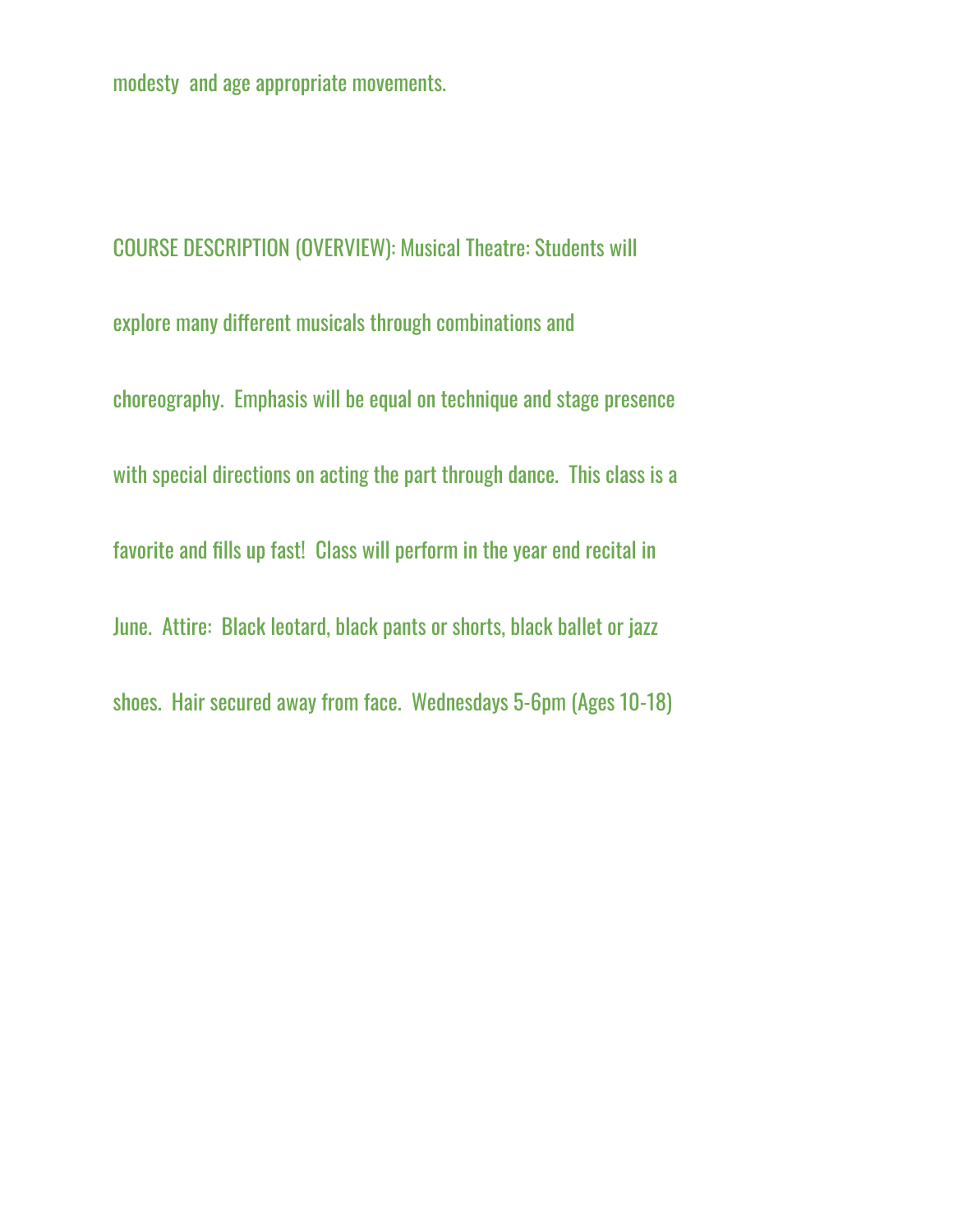## SYLLABUS/OUTLINE: WEEKLY BREAKDOWN OF PROJECT-BASED LEARNING LAB ACTIVITIES

| <b>Musical Theatre</b> |
|------------------------|
| <b>Explore Theatre</b> |
| Jazz basics            |
| Theatre dance          |
| Combination 1          |
| Combination 1          |
| Combination 1          |
| Combination 1          |
| Intro into props       |
| Combination 2          |
| Combination 2          |
| Combination 2          |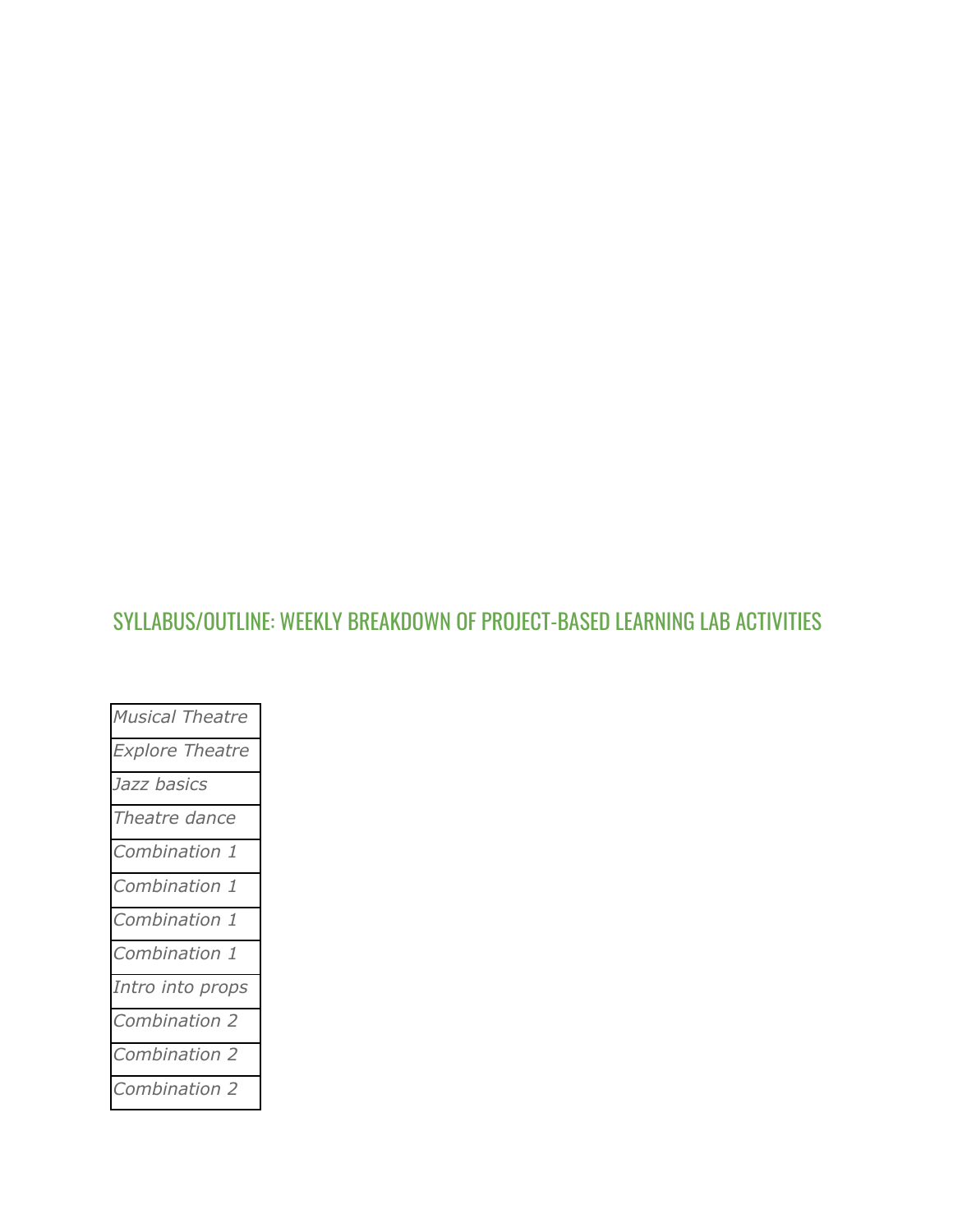| Combination 2          |
|------------------------|
| 5 theatre songs        |
| <i>Improv</i>          |
| <b>Bonus lesson</b>    |
| variety                |
|                        |
|                        |
|                        |
| Winter Semester        |
| <b>Explore Theatre</b> |
| Jazz basics            |
| Theatre dance          |
| Combination 3          |
| Combination 3          |
| Combination 3          |
| Combination 3          |
| <b>Recital Routine</b> |
| <b>Recital Routine</b> |
| Recital Routine        |
| <b>Recital Routine</b> |
| Recital Routine        |
| Recital Routine        |
| Recital Routine        |
|                        |
| Recital routine        |
| Recital routine        |
| Recital routine        |
| Recital routine        |
| Recital routine        |
| ines and               |
| spacing                |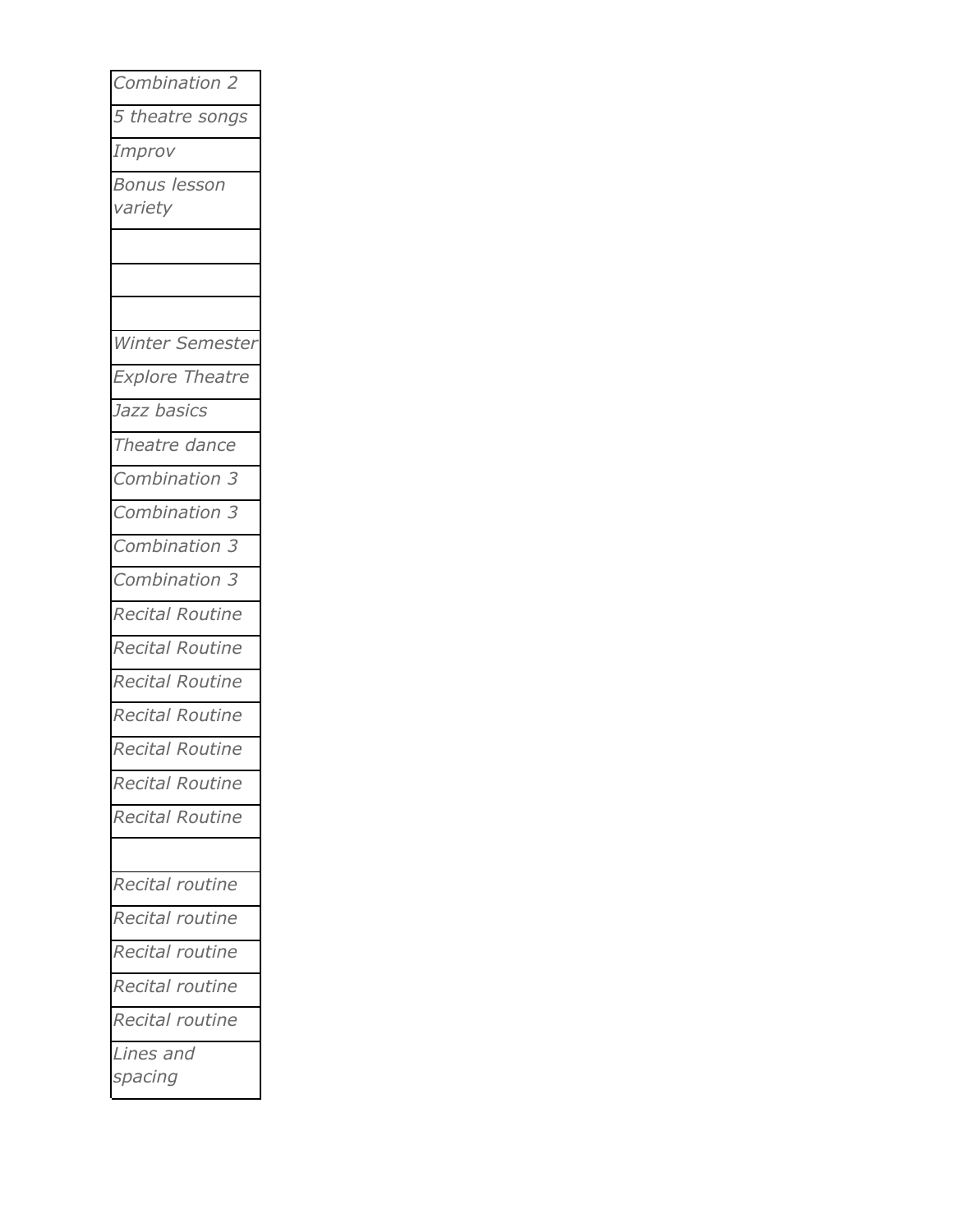*Final rehearsal*

Describe activities thatwill reinforce the lesson. Include anywork and time to be required outside of class: *Students should practice skills weekly at home in addition to class time.*

#### COURSE OBJECTIVES AND APPROXIMATE TARGET DATES: Combinations and skills listed should be rehearsed and improved on each week.

#### Steps to check for student understanding, along with dates or # ofweeks into class: *See syllabus for details*

### STUDENT ASSESSMENT - what will be used to evaluate student progress and/or end of semester pass/fail status?

1) Student agrees to attend at least 80% of class sessions/lessons offered. Attendance is kept online and tracked by Partnership staff. Failure to meet 80% or be on track to meet 80% may result in program discontinuation.